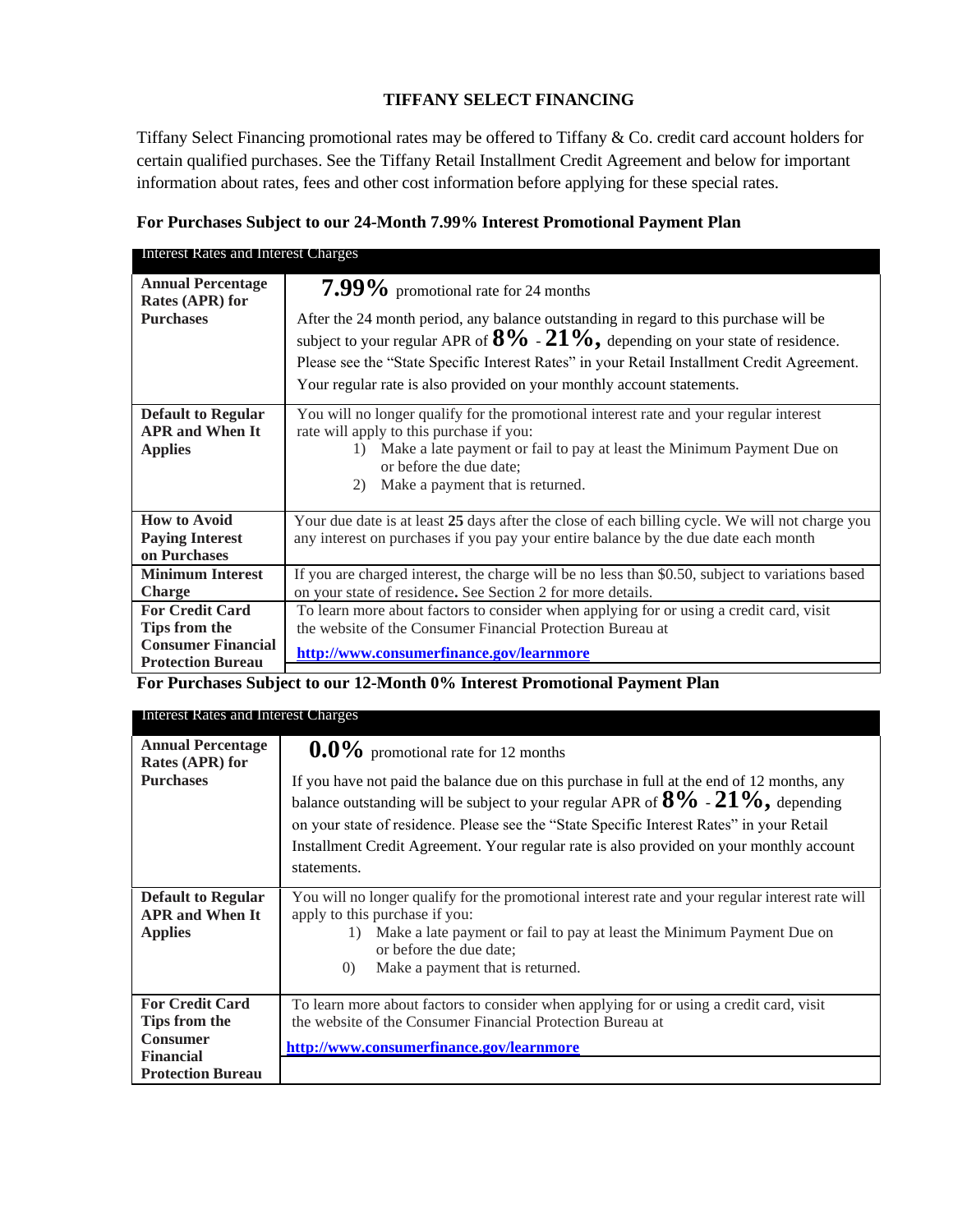#### **RETAIL INSTALLMENT CREDIT AGREEMENT (RETAIL INSTALLMENT CONTRACT/RETAIL INSTALLMENT SALE AGREEMENT/ RETAIL INSTALLMENT OBLIGATION)**

In this Agreement, the words "you" and "your" refer to any person who signs this Agreement, has requested and is issued a Tiffany & Co. credit card, or is authorized to use this Tiffany & Co. credit card account ("Account"); "we", "us", "our", and "Tiffany" refer to Tiffany and Company U.S. Sales, LLC, a Delaware limited liability company, with an address at Fifth Avenue and 57th Street, New York, NY 10022, and any person or entity to whom this Account may be assigned.

## **1. PROMISE TO PAY/WHEN AGREEMENT IS EFFECTIVE**

By signing and submitting an application for this Account (an "Application"), you acknowledge that you have received and read this Agreement, and that you will be agreeing to the terms hereof. Therefore, before you submit the Application to us, you should read this entire Agreement, which includes the cost-of-credit disclosures and other disclosures required by Federal Law. Any information you provide on the Application that identifies you will be incorporated into this Agreement by reference. This Agreement will not be effective until we approve your Application, and then after that, only if you or someone authorized by you signs a sales slip or otherwise charges a purchase to this Account. The record of your consummation of a sales transaction with respect to your Account represents your signature on this Agreement.

## **2. COST OF CREDIT**

(a) As required by applicable law, the following chart sets forth some of the terms of the Account:

| <b>Annual Percentage Rates</b><br>(APR) for Purchases                           | $8\% - 21\%$<br>The APR varies by state; please see the "State Specific Interest Rates and Interest"<br>Charges" table below in this account agreement.                                                          |
|---------------------------------------------------------------------------------|------------------------------------------------------------------------------------------------------------------------------------------------------------------------------------------------------------------|
| <b>How to Avoid Paying</b><br><b>Interest on Purchases</b>                      | Your due date is at least 25 days after the close of each billing cycle. We will not<br>charge you any interest on purchases if you pay your entire balance by the due<br>date each month                        |
| <b>Minimum Interest Charge</b>                                                  | If you are charged interest, the charge will be no less than \$0.50, subject to<br>variations based on your state of residence. See Section 2 for more details.                                                  |
| For Credit Card Tips from<br>the Consumer Financial<br><b>Protection Bureau</b> | To learn more about factors to consider when applying for or using a credit<br>card, visit the website of the Consumer Financial Protection Bureau at<br>http://www.consumerfinance.gov/learnmore                |
| Fees                                                                            |                                                                                                                                                                                                                  |
| <b>Annual Fee</b>                                                               | <b>None</b>                                                                                                                                                                                                      |
| <b>Penalty Fees</b><br>Late Payment<br>Returned<br>Payment                      | Up to \$10.00. This fee will vary by state; please see Paragraph 5 below in this<br>account agreement.<br>Up to \$25.00. This fee will vary by state; please see Paragraph 5 below in this<br>account agreement. |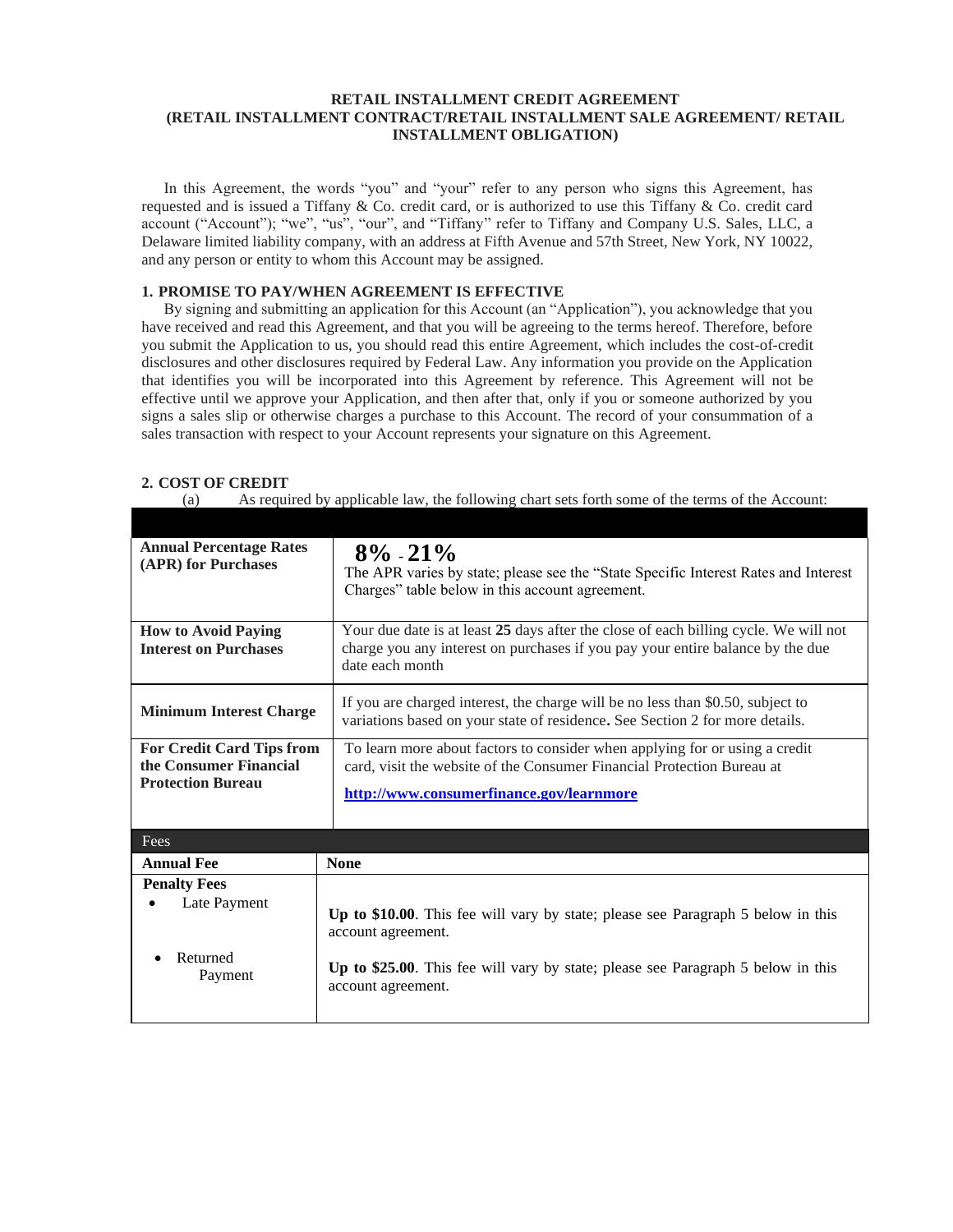| State Specific Interest Rates and Interest Charges |                                                                                                                                                                                               |                                                      |
|----------------------------------------------------|-----------------------------------------------------------------------------------------------------------------------------------------------------------------------------------------------|------------------------------------------------------|
| <b>ANNUAL PERCENTAGE RATE</b>                      |                                                                                                                                                                                               |                                                      |
| (APR) for Purchases                                |                                                                                                                                                                                               |                                                      |
|                                                    | If you live in:                                                                                                                                                                               | The APR is:                                          |
|                                                    |                                                                                                                                                                                               |                                                      |
|                                                    | California                                                                                                                                                                                    | $10\%$ (1)                                           |
|                                                    | Arkansas                                                                                                                                                                                      | $17\%$ (2)                                           |
|                                                    | Connecticut, Washington,<br>Michigan, Virginia                                                                                                                                                | $12\%$ (3)                                           |
|                                                    | Hawaii, North Carolina,<br>Massachusetts, South Carolina,<br>Louisiana, Texas                                                                                                                 | $18\%$ (4)                                           |
|                                                    | Florida                                                                                                                                                                                       | $15\%$ (5)                                           |
|                                                    | Nebraska, Guam                                                                                                                                                                                | $18\%$ (4) on balances of \$500 or<br>more;          |
|                                                    |                                                                                                                                                                                               | $21\%$ (6) on all other balances                     |
|                                                    | Alabama                                                                                                                                                                                       | $18\%$ (4) on balances between<br>\$750 and \$2,000; |
|                                                    |                                                                                                                                                                                               | $21\%$ (6) on all other balances.                    |
|                                                    | West Virginia                                                                                                                                                                                 | $18\%$ (4) on balances of \$750 or<br>less;          |
|                                                    |                                                                                                                                                                                               | $12\%$ (3) on balances greater<br>than \$750.        |
|                                                    | Kentucky                                                                                                                                                                                      | 8%<br>$(7)$ on balances of \$15,000<br>and under;    |
|                                                    |                                                                                                                                                                                               | $21\%$ (6) on balances above<br>\$15,000.            |
|                                                    | Minnesota                                                                                                                                                                                     | 8%<br>$(7)$ on balances of \$100,000<br>and under    |
|                                                    | All other states, Puerto Rico<br>and the District of Columbia                                                                                                                                 | $21\%$ (6)                                           |
| <b>Grace Period for repayment of balances</b>      | 30 days on average                                                                                                                                                                            |                                                      |
| Method of computing the balance                    | Average daily balance (excluding current transactions)                                                                                                                                        |                                                      |
| <b>Annual Fee</b>                                  | None                                                                                                                                                                                          |                                                      |
| Minimum finance charge                             | If you live in:                                                                                                                                                                               | The minimum finance charge is:                       |
|                                                    | Hawaii, Arkansas, District<br>of Columbia, Maryland,<br>Nebraska, Michigan,<br>North Carolina, South<br>Carolina, Arizona,<br>Illinois, New Mexico,<br>Rhode Island, Puerto<br>Rico, and Guam | None                                                 |
|                                                    |                                                                                                                                                                                               |                                                      |
|                                                    | All other states                                                                                                                                                                              | \$0.50<br>0.0220                                     |

(1) Monthly Periodic Rate of 0.833%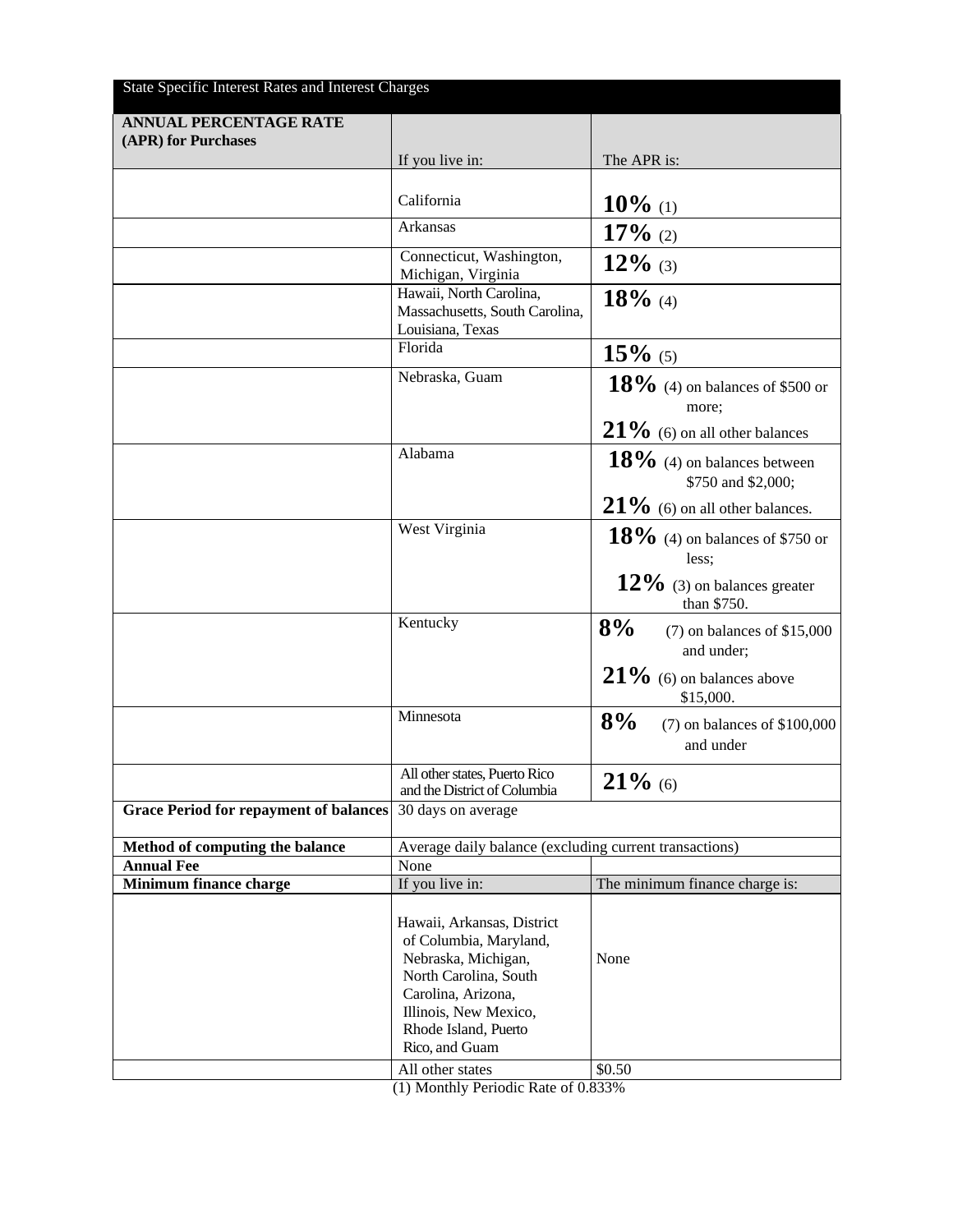(2) Monthly Periodic Rate of 1.4166% (3) Monthly Periodic Rate of 1.000% (4) Monthly Periodic Rate of 1.500% (5) Monthly Periodic Rate of 1.250% (6) Monthly Periodic Rate of 1.750% (7) Monthly Periodic Rate of 0.666%

**How We Will Calculate Your Balance:** We use a method called "average daily balance (excluding new purchases)." See Paragraph 3 of this Agreement for more details.

**Your Billing Rights:** Information concerning your rights to dispute transactions and how to exercise those right is provided in the "Your Billing Rights" section in this Agreement.

**(b) Regular Terms**: Unless a special promotion applies (as described below), no Interest Charge will be imposed in any monthly billing period (1) in which there is no balance at the beginning of the billing period (the "Previous Balance") or (2) in which payments received and credits issued within one month after the Billing Closing Date (the "Payment Due Date") equal or exceed the Previous Balance. If we do not receive the full amount due (the "New Balance") by the Payment Due Date, Interest Charges will be computed on the outstanding balance from month to month by applying the applicable Monthly Periodic Rate set forth above to the balance explained in paragraph 3 below.

- **(c) Special Promotions –** The following terms apply to certain special promotional rate offers:
- **(1) No Interest Offer**: If you were offered and accepted a "No Interest for 12 Months" promotion on any item, it will be reflected as such on the sales invoice. You will be required to pay a fixed percentage of the amount of said item at the time of sale, with the remaining balance to be paid in equal monthly installments for the next 11 months, as printed on the sales invoice. The amount of each such installment will be included in the Minimum Payment Due figure on each statement. No Interest Charge will be imposed on the balance attributable to that purchase as long as the Minimum Payment Due shown on your monthly billing statement is paid in full by the Payment Due Date shown on that statement and the entire balance is paid in full within 12 months from the date of purchase. If, in any two consecutive billing cycles the Minimum Payment Due is not paid in full and when due, we will notify you that Interest Charges (at the applicable rate set forth above) will begin to accrue and will be imposed on the remaining promotional purchase balance in your Account under our Regular Terms (see paragraph (b) above). If the entire balance of your promotional purchase has not been paid in full within 12 months from the date of purchase, the balance remaining at that time will be subject to Interest Charges (at the applicable rate set forth above) beginning on the next billing cycle and until the balance is paid in full.
- **(2) Promotional Interest Rate Offer**: If you were offered and accepted a "Promotional Interest Rate" for a specific time period on any item, any such item will be designated as "Promotional Rate" on the sales invoice. You will be required to make payments as set forth under "Regular Terms" above, except the Interest Charges will be based on the promotional rate offered to you (i.e., 7.99% for the first 24 months). However, if in any billing cycle, the Minimum Payment Due is not paid in full and when due for two consecutive billing cycles, we will notify you that the Promotional Interest Rate will no longer apply and Interest Charges (at the applicable regular rate set forth above) will begin to accrue and will be imposed on the remaining promotional purchase balance in your Account under our Regular Terms (see paragraph (b) above). If the entire balance subject to the Promotional Interest Rate has not been paid in full within 24 months from the date of purchase, the remaining balance will be subject to Interest Charges (at the applicable regular rate set forth above) beginning on the next billing cycle and until such balance is paid in full.

# **3. METHOD OF COMPUTING INTEREST CHARGE**

We figure the Interest Charge on your Account by applying the monthly Periodic Rate to the "Average Daily Balance" of your Account (excluding current transactions). To get the "Average Daily Balance" we take the beginning balance of your Account each day and subtract any payments or credits, returned check fees, late fees, and any unpaid Interest Charges. We do not add in any new purchases. This gives us the daily balance. Then, we add all the daily balances for the billing cycle together and divide the total by the number of days in the billing cycle. This gives us the "Average Daily Balance".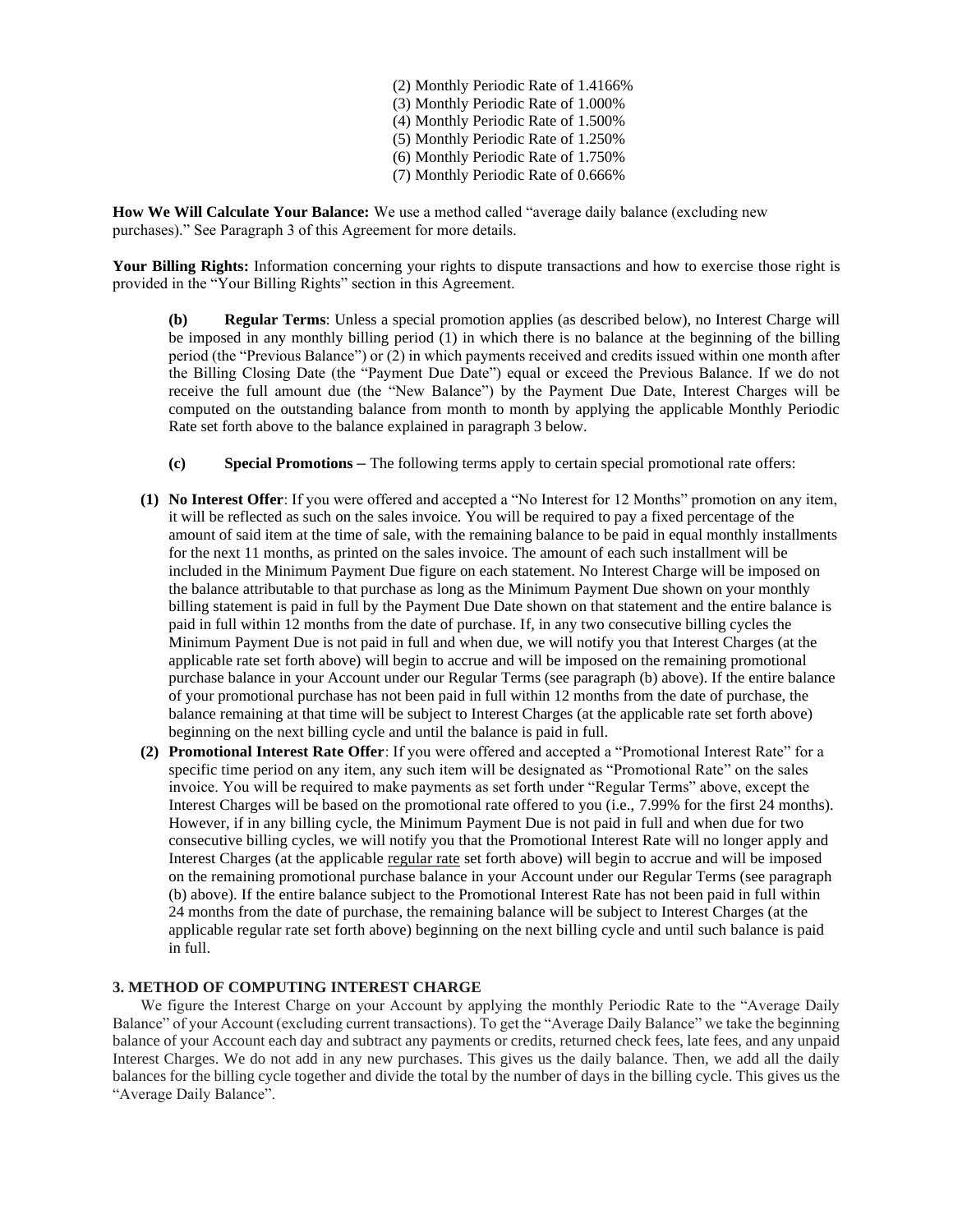## **4. MINIMUM MONTHLY PAYMENTS**

You agree to pay at least the Minimum Payment Due shown on your monthly statement on or before the Payment Due Date shown on that statement. Your Minimum Payment Due will be four percent (4.0%) of the New Balance, but not less than \$20, or the entire New Balance if the New Balance is less than \$20, except that, (i) if you live in Vermont, the minimum monthly payment will be not less than 1/48 of the balance after the last advance in the billing period, (ii) if you live in California, the minimum monthly payment will be 10% of the New Balance, and (iii) if you live in West Virginia, your Minimum Payment Due will be 1/12 of 25% of the New Balance. If you live in South Carolina, 40% of your payment will be applied to outstanding principal. The Minimum Payment Due will include the entire amount of any check processing fee and any past due amount. If any item is designated as an "Interest Free" on the sales invoice or otherwise at the point of sale, the minimum monthly payment amount for that item will be a percentage of its total cash price (or multiple items that qualify for this option), and the minimum monthly payment amount for this option will be added to the regular minimum monthly payment amount, if any, to arrive at the total Minimum Payment Due. All payments must be made in U.S. dollars by check drawn on a U.S. bank. You may pay more than the Minimum Payment Due in any month but if you do, and there is a balance due, you must continue to make minimum payments in future months.

## **5. LATE FEE; RETURNED CHECK FEE**

(a) If any payment is received by us more than ten (10) days after the Payment Due Date for such payment, you may be required to pay a "Late Payment Fee" of \$10.00, subject to the following exceptions (see table below):

| If you live in:                                                                                                                              | The late fee will be:                                                                        | And/or the number of days following<br>the Payment Due Date before the fee is<br>assessed will be: |
|----------------------------------------------------------------------------------------------------------------------------------------------|----------------------------------------------------------------------------------------------|----------------------------------------------------------------------------------------------------|
| Indiana, Nebraska, Minnesota                                                                                                                 | \$5.00                                                                                       | 10                                                                                                 |
| Kansas, Missouri, Arizona                                                                                                                    | \$5.00, where the late<br>payment is \$25.00 or less                                         | 10                                                                                                 |
| North Carolina                                                                                                                               | \$5.00, if the balance of the<br>Account is less than \$100.00                               | 30                                                                                                 |
| West Virginia, Virginia, Maryland,<br>South Carolina                                                                                         | 5% of Minimum Payment<br>Due, not to exceed \$10.00                                          | 10                                                                                                 |
| Massachusetts                                                                                                                                | 10% of Minimum Payment<br>Due, not to exceed \$10.00                                         | 15                                                                                                 |
| Washington                                                                                                                                   | \$2.00 if the average daily<br>balance during the billing<br>cycle is not greater than \$100 | 10                                                                                                 |
| New Mexico, Tennessee, South<br>Dakota, New Hampshire, Hawaii,<br>Delaware, Oklahoma, Connecticut,<br>Wyoming, Guam, Puerto Rico,<br>Vermont | No late fee                                                                                  | N/A                                                                                                |
| Maine                                                                                                                                        | \$10                                                                                         | 15                                                                                                 |
| Arkansas                                                                                                                                     | 5% of Minimum Payment<br>Due, not to exceed \$10.00                                          | 15                                                                                                 |
| Texas                                                                                                                                        | \$10                                                                                         | 21                                                                                                 |
| Rhode Island                                                                                                                                 | \$10                                                                                         | 40                                                                                                 |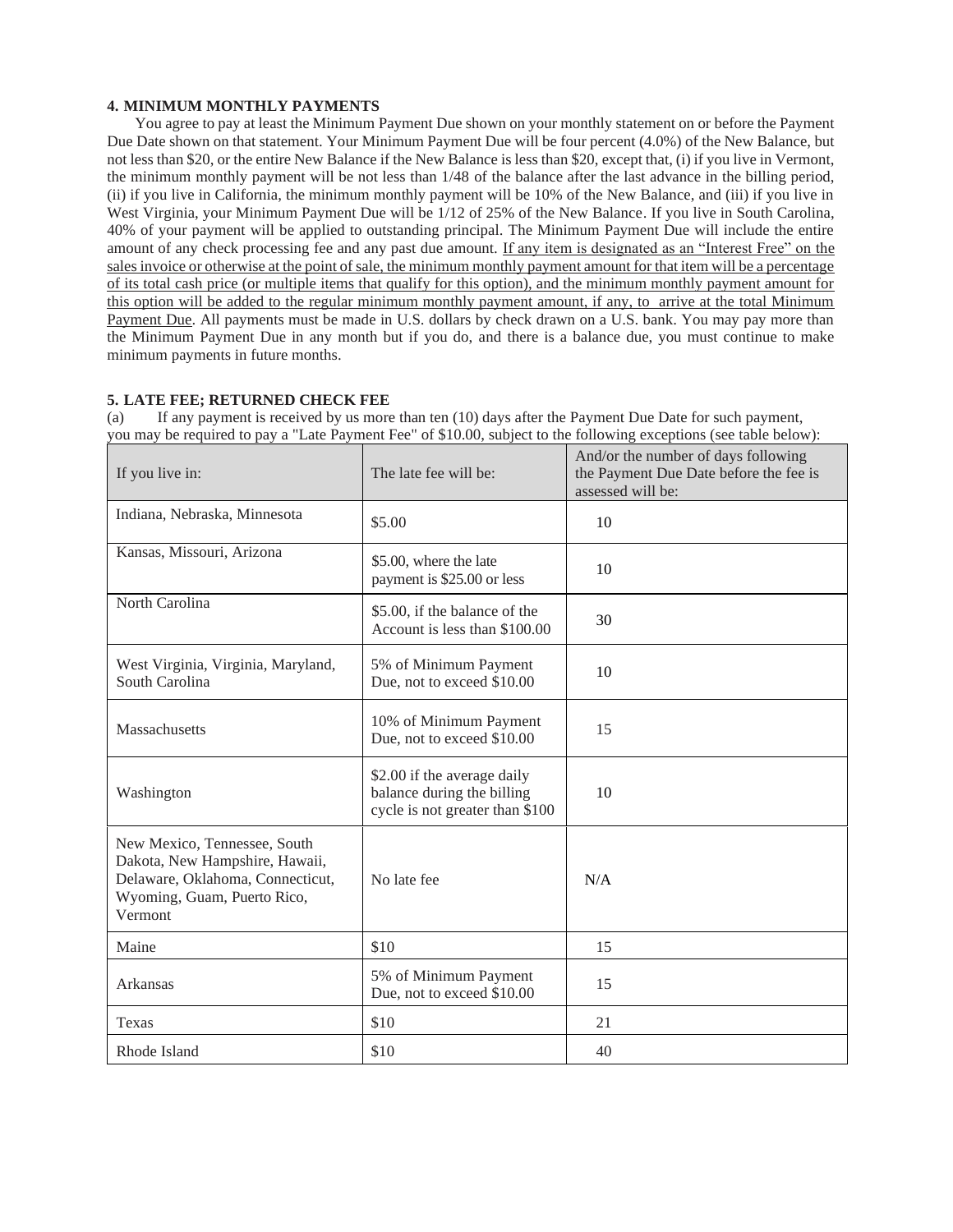(b) If any check sent to us in payment on your Account is drawn on a foreign bank or is returned to us unpaid by the bank, to the extent permitted by applicable law, we may charge you a fee of \$25.00 to cover our processing costs and you agree that we may add such fee to the balance due on your Account, subject to the following exceptions (see table below):

| If you live in:                                                                                                                                                                                                                                                                                                                        | The returned check fee will be: |
|----------------------------------------------------------------------------------------------------------------------------------------------------------------------------------------------------------------------------------------------------------------------------------------------------------------------------------------|---------------------------------|
| Idaho, Iowa, New Jersey, Utah                                                                                                                                                                                                                                                                                                          | \$20.00                         |
| Texas, California, Maryland, Missouri                                                                                                                                                                                                                                                                                                  | \$15.00                         |
| Arizona, Kansas                                                                                                                                                                                                                                                                                                                        | \$10.00                         |
| Maine, South Carolina, North Carolina,<br>Michigan, Hawaii, Florida, Illinois,<br>Connecticut, Delaware, District of<br>Columbia, Nebraska, Massachusetts,<br>Minnesota, Pennsylvania, New<br>Hampshire, New Mexico, North Dakota,<br>South Dakota, West Virginia, Rhode<br>Island, Vermont, Washington, Wyoming,<br>Puerto Rico, Guam | No returned check fee.          |

## **6. DEFAULT/COLLECTION COSTS**

If you fail to pay any minimum monthly payment when due, if you declare bankruptcy, or if you die, it will be a default, and subject to any right you may have under state law to receive notice of and to cure such default, we may declare the entire unpaid balance in the Account due and payable. If the Account is referred to an attorney who is not our salaried employee and we prevail in a suit against you to collect the amount you owe, in addition to the full amount owed and any court costs, you agree to pay our reasonable attorneys' fees. No attorneys' fees will be imposed in any state, or in any amount, where not permitted by law. We will pay your reasonable attorneys' fees if you prevail in a suit we bring against you under this Agreement. **As required by law, you are hereby notified that a negative credit report reflecting on your credit record may be submitted to a credit reporting agency if you fail to fulfill the terms of your credit obligations.**

## **7. CANCELING OR LIMITING YOUR CREDIT**

Unless otherwise provided by applicable law, we have the right at any time to limit or terminate the use of your Account without giving you notice in advance. All credit cards we issue remain our property and, if requested, you agree to return any credit card issued to you. You agree to notify us promptly (call us toll free at Tel. No. 18008271396) if any credit card we issue to you is lost or stolen.

#### **8. CHANGE IN THIS AGREEMENT**

We may change any term of this Agreement, including the rate of Interest Charge, by furnishing you notice of the change to the extent required by applicable law. If permitted by applicable law, any new terms may, at our option, be applied to any balance existing in the Account at the time of the change, as well as to any subsequent transactions.

#### **9. CREDIT INVESTIGATION**

You authorize us to investigate your credit history by obtaining consumer reports and by making direct inquiries of businesses where you have accounts and where you work. We may request a consumer report from consumer reporting agencies in considering your Application for this Account and later in connection with an update, renewal, or extension of credit. Upon your request we will tell you whether or not a consumer report was requested and the name and address of any consumer reporting agency that furnished the report. You also authorize us to report your performance under this Agreement to credit bureaus and others who may properly receive such information.

#### **10. DISPUTED AMOUNTS**

All written communications concerning disputed amounts, including any check or other payment instrument in an amount less than the full amount due that you send to us marked "paid in full" you tender with other conditions or limitations, or you otherwise tender as full satisfaction of a disputed amount, must be sent to us at the address for billing inquiries shown on the billing statement. For important information regarding your right to dispute billing errors under Federal Law, see the "Your Billing Rights Notice" that accompanies your copy of this Agreement.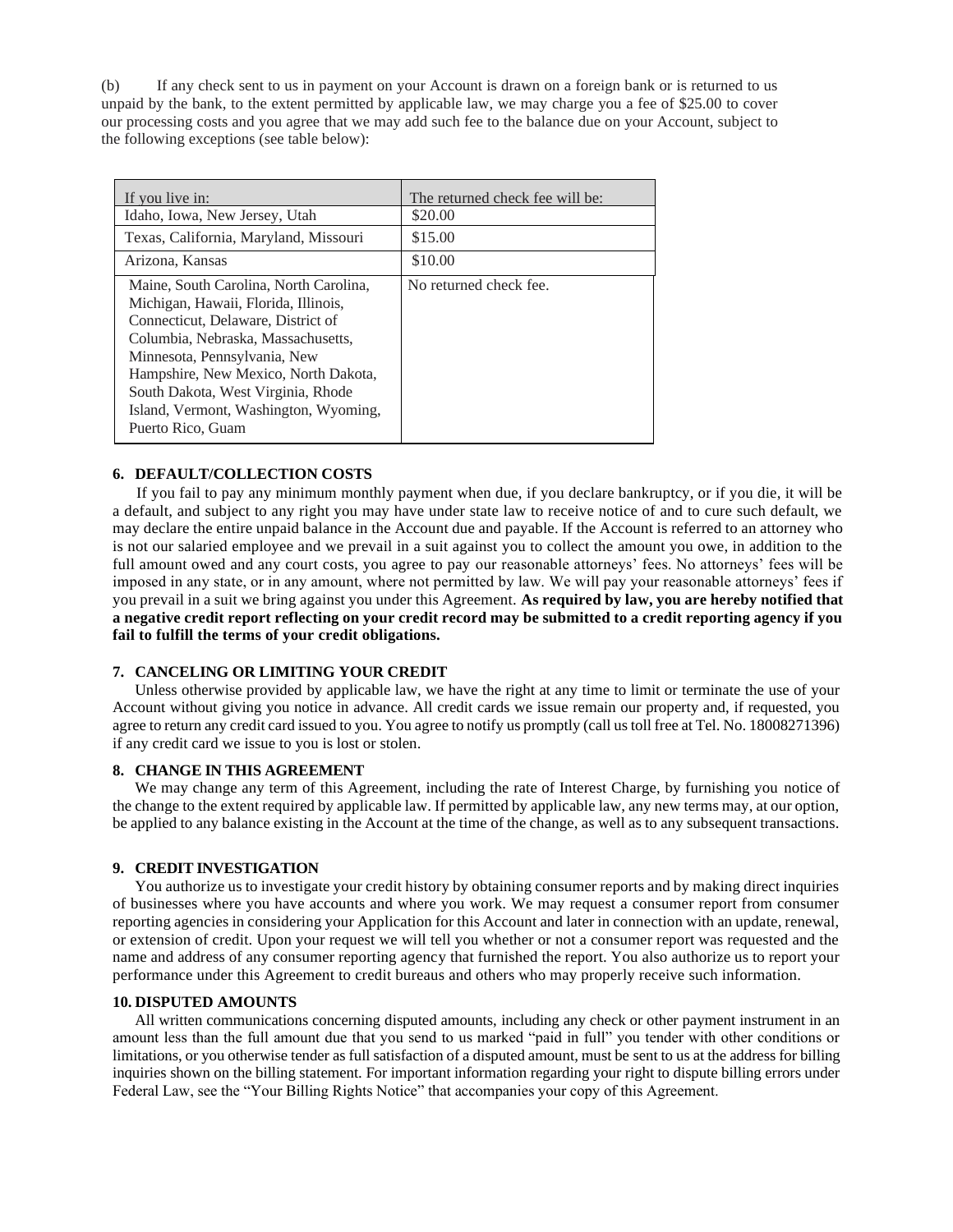## **11. MARKETING INFORMATION**

To the extent permitted by applicable law, you give us and any holder of this Agreement permission to furnish information about you (usually only your name, address and other identifying data) to other persons who may use that information to solicit you for products or services. You can request that we discontinue furnishing this information by calling us toll free at 1-800-827-1396 or by writing us at Tiffany & Co., P.O. Box 6150, Parsippany, New Jersey 07054-9693.

#### **12. DISPUTE RESOLUTION**

The exclusive means of resolving any controversy or claim arising out of or relating to this Agreement or any related purchase contract, or the breach, termination or invalidity of any of the foregoing shall be in the applicable state and federal courts. The parties hereby waive the right to punitive or exemplary damages but shall have the right to reasonable attorneys' fees and other court related costs awardable to the prevailing party.

## **13. CHANGE OF ADDRESS AND GOVERNING LAW**

This Agreement is governed by the law of your state of residence when this Account was opened. You agree to notify us promptly in writing if you move. Until we receive written notice of your new address, we will continue to send monthly statements and other notices to the address you gave on the Application for this Account. Once we receive written notice that you have moved to another state, the terms of this Agreement that are applicable to your new state of residence will apply to the entire balance in your Account.

## **14. ACCOUNT ASSIGNMENT**

We may sell, transfer, or assign any or all of our rights or duties under this Agreement or your Account without notice to you. You may not sell, assign, or transfer any of your rights or duties under this Agreement or your Account.

## **NOTICES TO THE BUYER:**

- **(1) DO NOT SIGN THIS BEFORE YOU READ IT OR IF IT CONTAINS ANY BLANK SPACES.**
- **(2) YOU ARE ENTITLED TO AN EXACT, COMPLETELY FILLED IN COPY OF THE AGREEMENT YOU SIGN.**
- **(3) YOU HAVE THE RIGHT TO PAY, IN ADVANCE, THE FULL AMOUNT DUE.**
- **(4) A FINANCE CHARGE WILL BE COMPUTED ON THE OUTSTANDING BALANCE EACH BILLING PERIOD IN ACCORDANCE WITH THE RATES ABOVE.**
- **(5) ANY HOLDER OF THIS CONSUMER CREDIT CONTRACT IS SUBJECT TO ALL CLAIMS AND DEFENSES WHICH THE DEBTOR COULD ASSERT AGAINST THE SELLER OF GOODS OR SERVICES OBTAINED PURSUANT HERETO OR WITH THE PROCEEDS HEREOF. RECOVERY HEREUNDER BY THE DEBTOR SHALL NOT EXCEED AMOUNTS PAID BY THE DEBTOR HEREUNDER.**
- **(6) See reverse side for important information regarding your rights to dispute billing errors**.
- **(7) BY SIGNING THE ACCOMPANYING ACCOUNT REQUEST FORM, YOU ACKNOWLEDGE RECEIPT OF A COPY OF THIS RETAIL INSTALLMENT CREDIT AGREEMENT. YOU ACKNOWLEDGE THAT YOU HAVE RECEIVED (ELECTRONICALLY OR OTHERWISE) AN EXACT, COMPLETELY FILLED IN, LEGIBLE COPY OF THIS AGREEMENT, HAVE READ IT AND AGREE TO ITS TERMS.**

#### **STATE LAW NOTICES:**

Notice to **California** Residents**:** Your Annual Percentage Rate shall be 10% at all times when a promotional rate is not in effect. Interest is compounded on unpaid amounts. A negative credit report reflecting on your credit record may be submitted to a credit reporting agency if you fail to fulfill the terms of your credit obligations hereunder.

Notice to **Colorado** Residents**:** The terms of this revolving charge account may be changed, whether or not authorized by agreement, in accordance with the Colorado UCCC and other applicable law.

Notice to **District of Columbia** Residents**:** THE TERMS OF THIS CONTRACT ARE CONTAINED ON MORE THAN ONE PAGE. The information contained in this Agreement complies with the District of Columbia Municipal Regulations, Title 16, Chapter 1.

Notice to **Illinois** Residents**:** No applicant may be denied a credit card on account of race, color, religion, national origin, ancestry, age (between 40 and 70), sex, marital status, physical or mental handicap unrelated to the ability to pay or unfavorable discharge from military service. The applicant may request the reason for rejection of his or her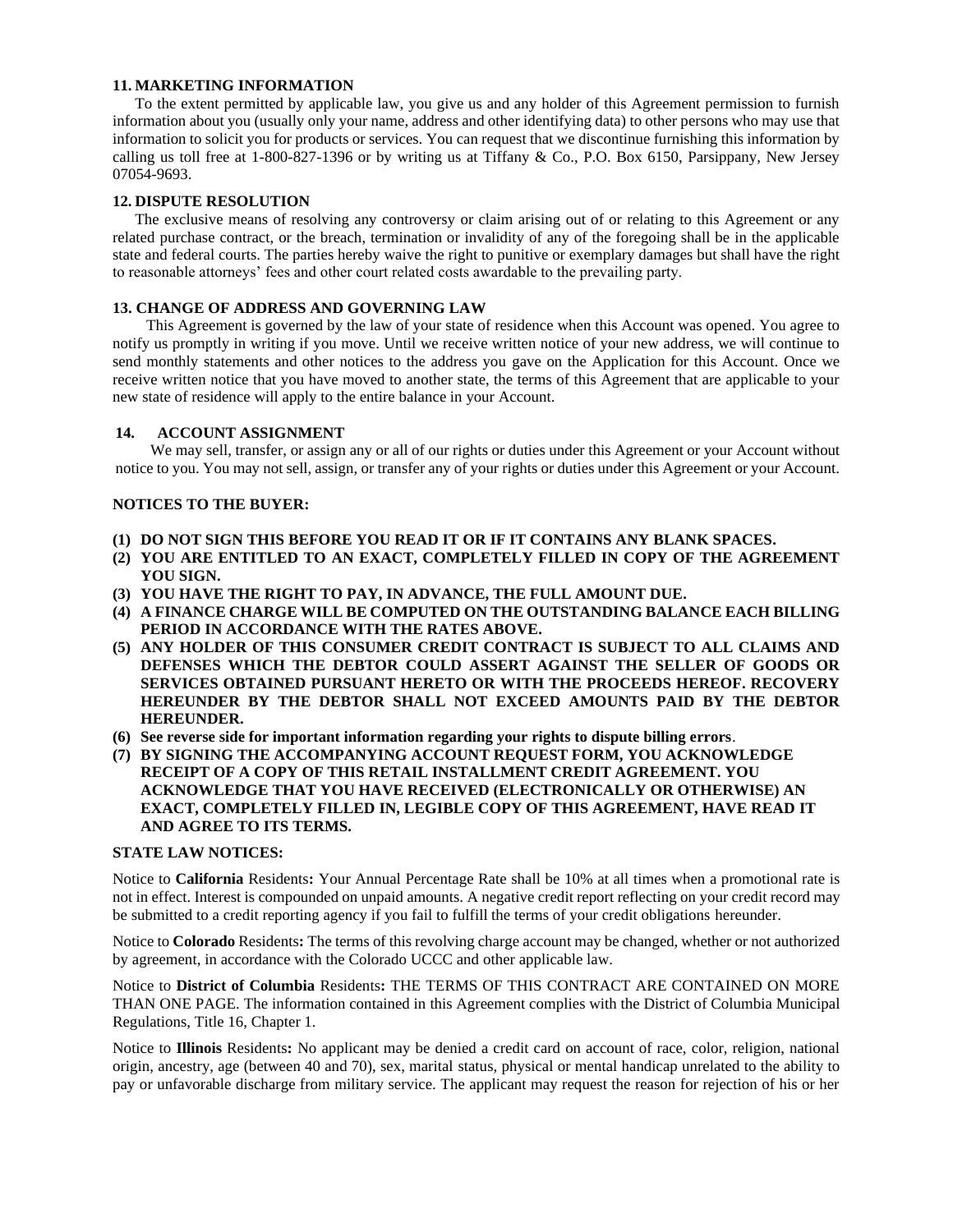application for a credit card. No person need reapply for a credit card solely because of a change in marital status unless the change in marital status has caused deterioration in the person's financial position. A person may hold a credit card in any name permitted by law that he or she regularly uses and is generally known by, so long as no fraud is intended thereby.

Notice to **Maryland** Residents**:** This Account is governed by Subtitle 9, Title 12 of the Maryland Commercial Law Article. Finance charges will be made in amounts or at rates not in excess of those permitted by law. You may pay the entire balance at any time without incurring additional charges for prepayment. You have the right to receive an answer to your written inquiry regarding the status of your Account.

Notice to **New Hampshire** Residents**:** This Agreement provides for reasonable attorneys' fees to be awarded to us in an action against you involving this Agreement. Reasonable attorneys' fees will be awarded to you if you prevail in any action, suit or proceeding brought by us; or an action brought by you. If you successfully assert a partial defense or set-off, recoupment or counterclaim to an action brought by us the court may withhold from us the entire amount or such portion of the attorney fees as the court considers equitable.

Notice to **New Jersey** Residents**:** Because certain provisions of this Agreement are subject to applicable law, they may be void, unenforceable or inapplicable in some jurisdictions. None of these provisions, however, is void, unenforceable or inapplicable in New Jersey.

Notice to **Ohio** Residents**:** The Ohio laws against discrimination require that all creditors make credit equally available to all creditworthy customers, and that credit reporting agencies maintain separate credit histories on each individual upon request. The Ohio Civil Rights Commission administers compliance with this law.

Notice to **Pennsylvania** Residents**:** OPEN-END CREDIT AGREEMENT.

Notice to **Texas** Residents**:** The Interest Charge rate shown above is authorized under the Market Competitive Rate ceiling in effect under Tex. Rev. Civil. Stat. Article 50966.03. To contact Tiffany about this account, call us toll free at 1-800-827-1396. This contract is subject in whole or in part to Texas law which is enforced by the Consumer Credit Commissioner, 2601 North Lamar Boulevard, Austin, TX 78705-4207. Phone (512) 4791285 or 1800-538-1579. Contact the Commissioner relative to any inquiries or complaints.

Notice to **Utah** Residents**:** As required by law, you are hereby notified that a negative credit report reflecting on your credit record may be submitted to a credit reporting agency if you fail to fulfill the terms of your credit obligation.

> **TIFFANY and COMPANY U.S. SALES, LLC Fifth Avenue and 57th Street New York, NY 10022**

By:

Philippe Colin Executive Vice President and Chief Financial Officer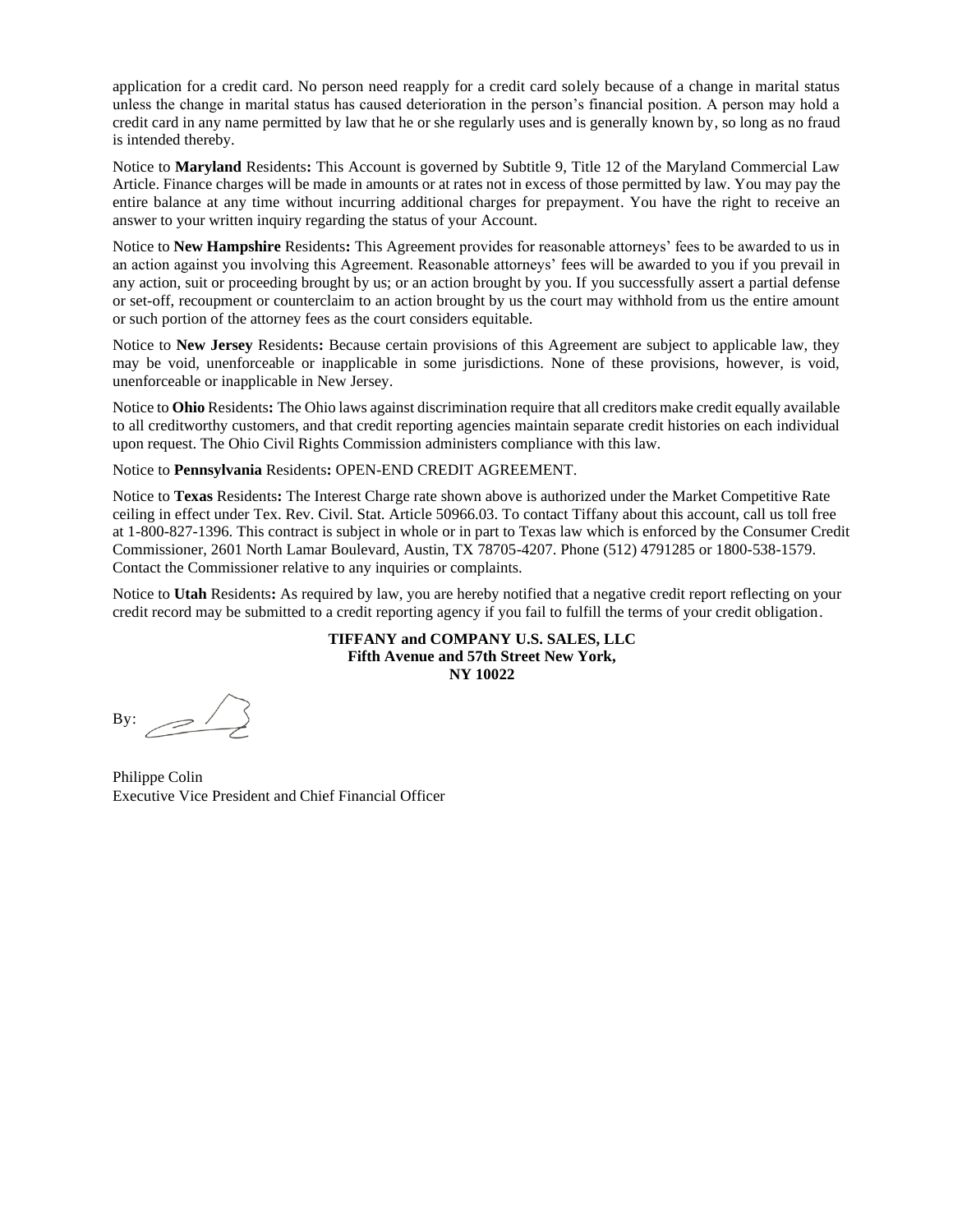#### **DISCLOSURE REQUIRED BY FEDERAL LAW. YOUR BILLING RIGHTS. KEEP THIS NOTICE FOR FUTURE USE.**

#### *Your Billing Rights: Keep This Document for Future Use*

This notice tells you about your rights and our responsibilities under the Fair Credit billing Act.

*What To Do If You Think You Find A Mistake On Your Statement*

If you think there is an error on your statement, write to us at: Tiffany & Co. 15 Sylvan Way Parsippany, NJ 07054-9693

In your letter, give us the following information:

- •*Account information*: Your name and account number.
- •*Dollar amount*: The dollar amount of the suspected error.
- • *Description of Problem*: If you think there is an error on your bill, describe what you believe is wrong and why you believe it is a mistake.

You must contact us within 60 days after the error appeared on your statement, and at least 3 business days before an automated payment is scheduled, if you want to stop payment on the amount you think is wrong.

You must notify us of any potential errors *in writing*. You may call us, but if you do we are not required to investigate any potential errors and you may have to pay the amount in question.

#### *What Will Happen After We Receive Your Letter*

When we receive your letter, we must do two things:

- 1. Within 30 days of receiving your letter, we must tell you that we received your letter. We will also tell you if we have already corrected the error.
- 2. Within 90 days of receiving your letter, we must either correct the error or explain to you why we believe the bill is correct.

While we investigate whether or not there has been an error, the following are true:

- • We cannot try to collect the amount in question, or report you as delinquent on that amount.
- • The charge in question may remain on your statement, and we may continue to charge you interest on that amount. But, if we determine that we made a mistake, you will not have to pay the amount in question or any interest or other fees related to that amount.
- • While you do not have to pay the amount in question, you are responsible for the remainder of your balance.
- •We can apply any unpaid amount against your credit limit.

After we finish our investigation, one of two things will happen:

- *If we made a mistake:* You will not have to pay the amount in question or any interest or other fees related to that amount.
- *If we do not believe there was a mistake:* You will have to pay the amount in question, along with applicable interest and fees. We will send you a statement of the amount you owe and the date payment is due. We may then report you as delinquent if you do not pay the amount we think you owe.

If you receive our explanation but still believe your bill is wrong, you must write to us within *10 days* telling us that you still refuse to pay. If you do so, we cannot report you as delinquent without also reporting that you are questioning your bill. We must tell you the name of anyone to whom we reported you as delinquent, and we must let those organizations know when the matter has been settled between us.

#### *Your Rights If You Are Dissatisfied With Your Credit Card Purchases*

If you are dissatisfied with the goods or services that you have purchased with your credit card, and you have tried in good faith to correct the problem with the merchant, you may have the right not to pay the remaining amount due on the purchase.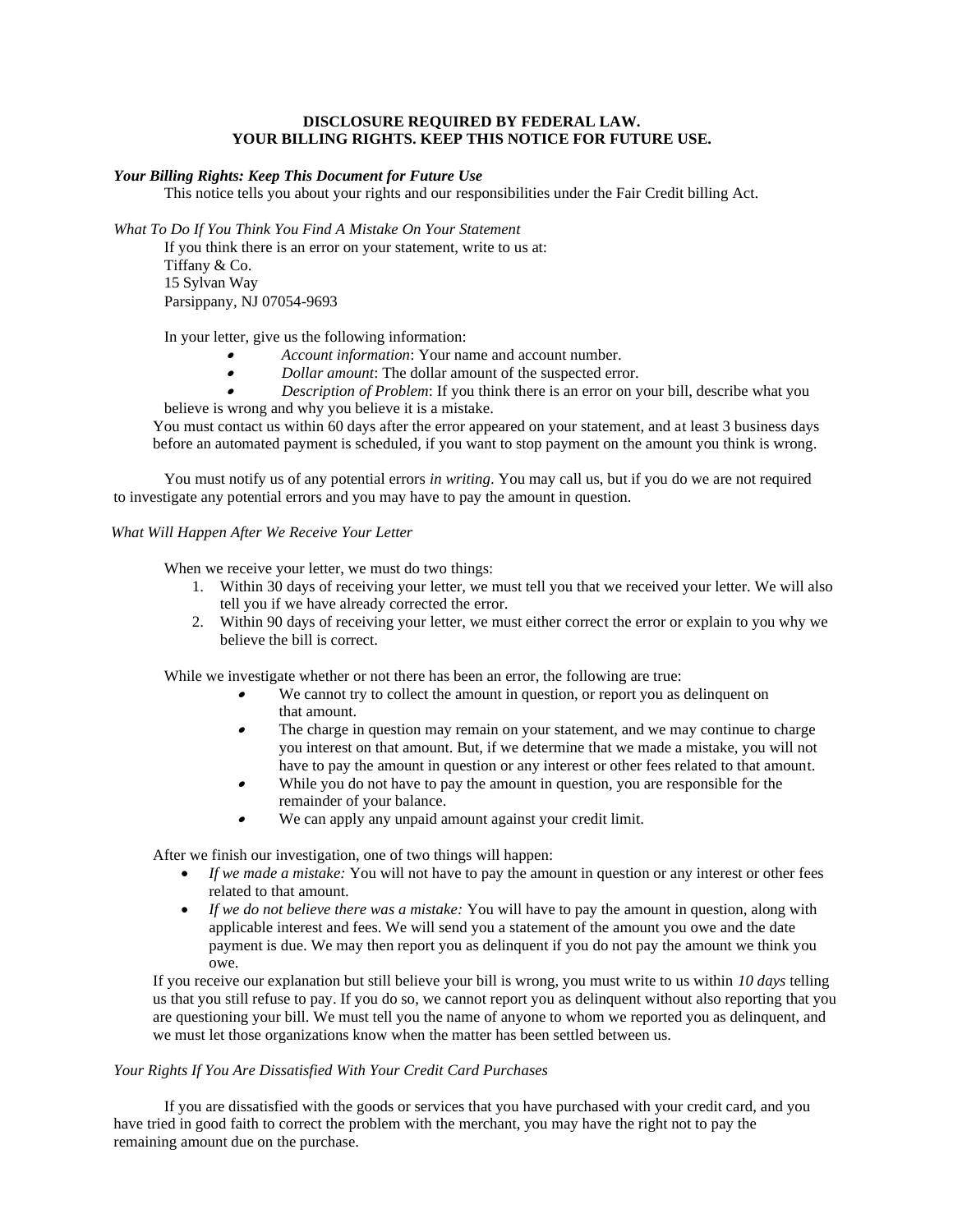To use this right, all of the following must be true:

- 1. The purchase must have been made in your home state or within 100 miles of your current mailing address, and the purchase price must have been more than \$50. **(Note:** Neither of these are necessary if your purchase was based on an advertisement we mailed to you, or if we own the company that sold you the goods or services.)
- 2. You must have used your credit card for the purchase. Purchases made with cash advances from an ATM or with a check that accesses your credit card account do not qualify.
- 3. You must not yet have fully paid for the purchase. If all of the criteria above are met and you are still dissatisfied with the purchase, contact us in writing at:

Tiffany & Co. 15 Sylvan Way Parsippany, NJ 07054-9693